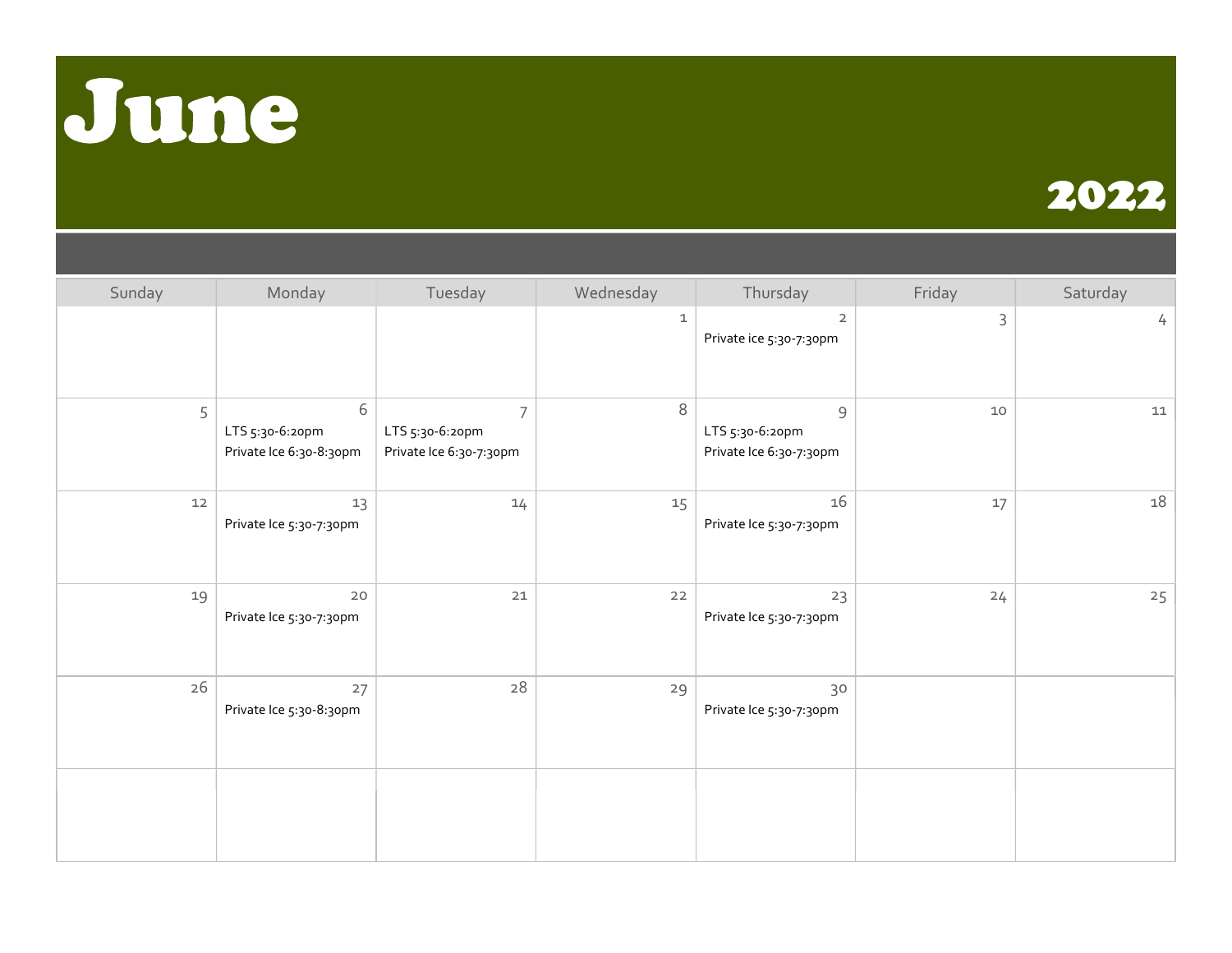



| Sunday | Monday                                               | Tuesday                                          | Wednesday                     | Thursday                                         | Friday      | Saturday       |
|--------|------------------------------------------------------|--------------------------------------------------|-------------------------------|--------------------------------------------------|-------------|----------------|
|        |                                                      |                                                  |                               |                                                  | $\mathbf 1$ | $\overline{2}$ |
| 3      | 4                                                    | 5                                                | 6                             | $\overline{7}$<br>Private Ice 5:30-7:30pm        | 8           | 9              |
| 10     | $11\,$<br>LTS 5:30-6:30pm<br>Private Ice 6:30-8:30pm | 12<br>LTS 5:30-6:30pm<br>Private Ice 6:30-7:30pm | 13                            | 14<br>LTS 5:30-6:30pm<br>Private Ice 6:30-7:30pm | 15          | 16             |
| 17     | 18<br>Private Ice 5:30-7:30pm                        | 19<br>Private Ice 5:30-7:30pm                    | 20<br>Private Ice 5:30-7:30pm | 21<br>Private Ice 5:30-7:30pm                    | 22          | 23             |
| 24     | 25<br>Private Ice 5:30-8:30pm                        | 26                                               | 27                            | 28<br>Private Ice 5:30-7:30pm                    | 29          | 30             |
| 31     |                                                      |                                                  |                               |                                                  |             |                |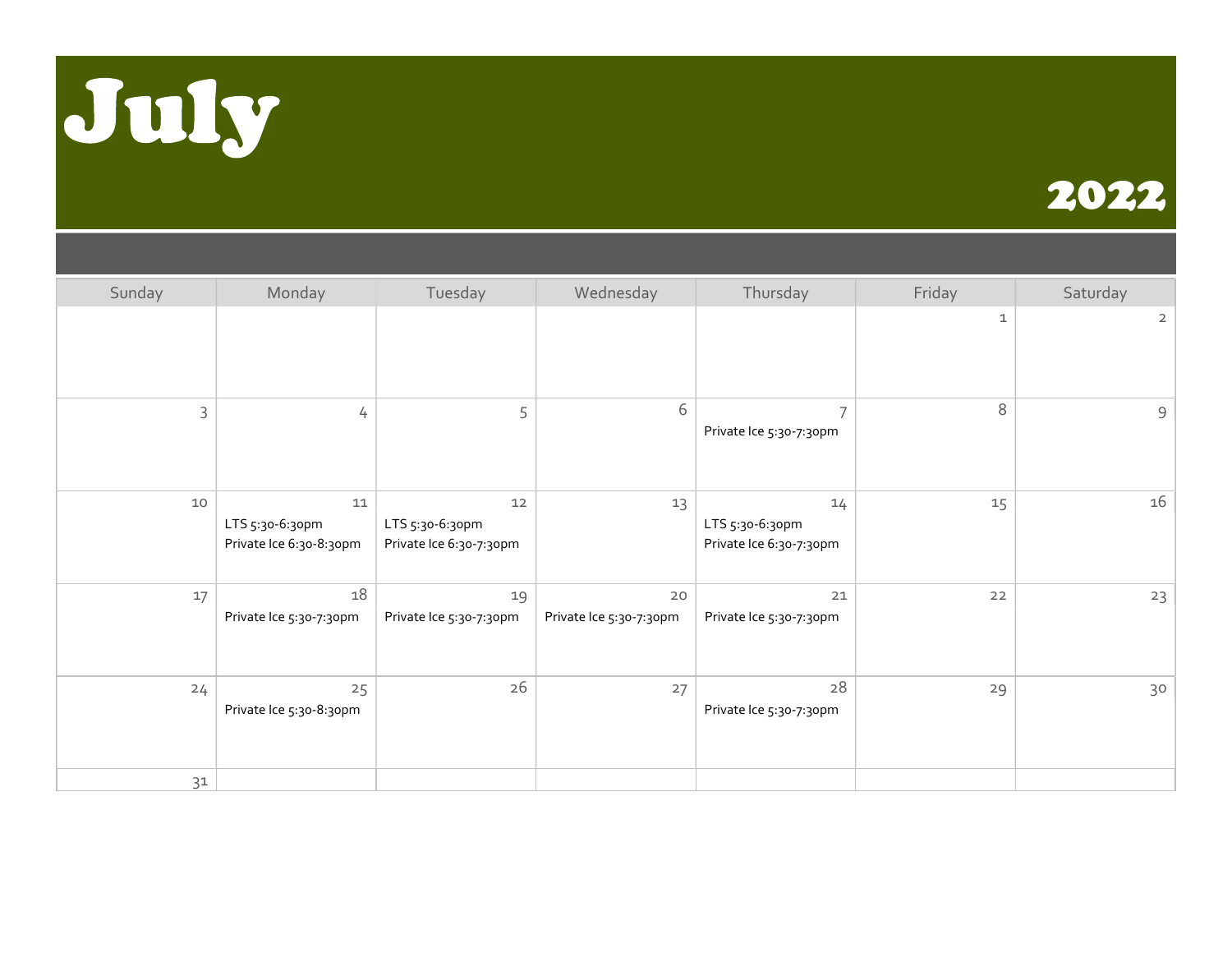



| Sunday         | Monday                               | Tuesday        | Wednesday    | Thursday                        | Friday | Saturday                                    |
|----------------|--------------------------------------|----------------|--------------|---------------------------------|--------|---------------------------------------------|
|                | $\mathbf 1$<br>Private Ice 5:30-8:30 | $\overline{2}$ | 3            | 4<br>Private Ice 5:30-7:30      | 5      | 6                                           |
| $\overline{7}$ | 8<br>Private Ice 5:30-8:30           | $\mathcal{G}$  | 10           | $11\,$<br>Private Ice 5:30-7:30 | $12$   | 13<br>Inspire Camp                          |
| 14             | 15<br>Private Ice 5:30-7:30          | 16             | 17           | 18<br>Private Ice 5:30-7:30     | 19     | $20$<br>Tentative - Synchro<br>8:00-9:00 am |
| $21$           | $22$<br>Private Ice 5:30-8:30        | 23             | 24           | 25<br>Private Ice 5:30-7:30     | 26     | 27<br>No Ice                                |
| $28\,$         | 29<br>No Ice                         | 30<br>No Ice   | 31<br>No Ice |                                 |        |                                             |
|                |                                      |                |              |                                 |        |                                             |